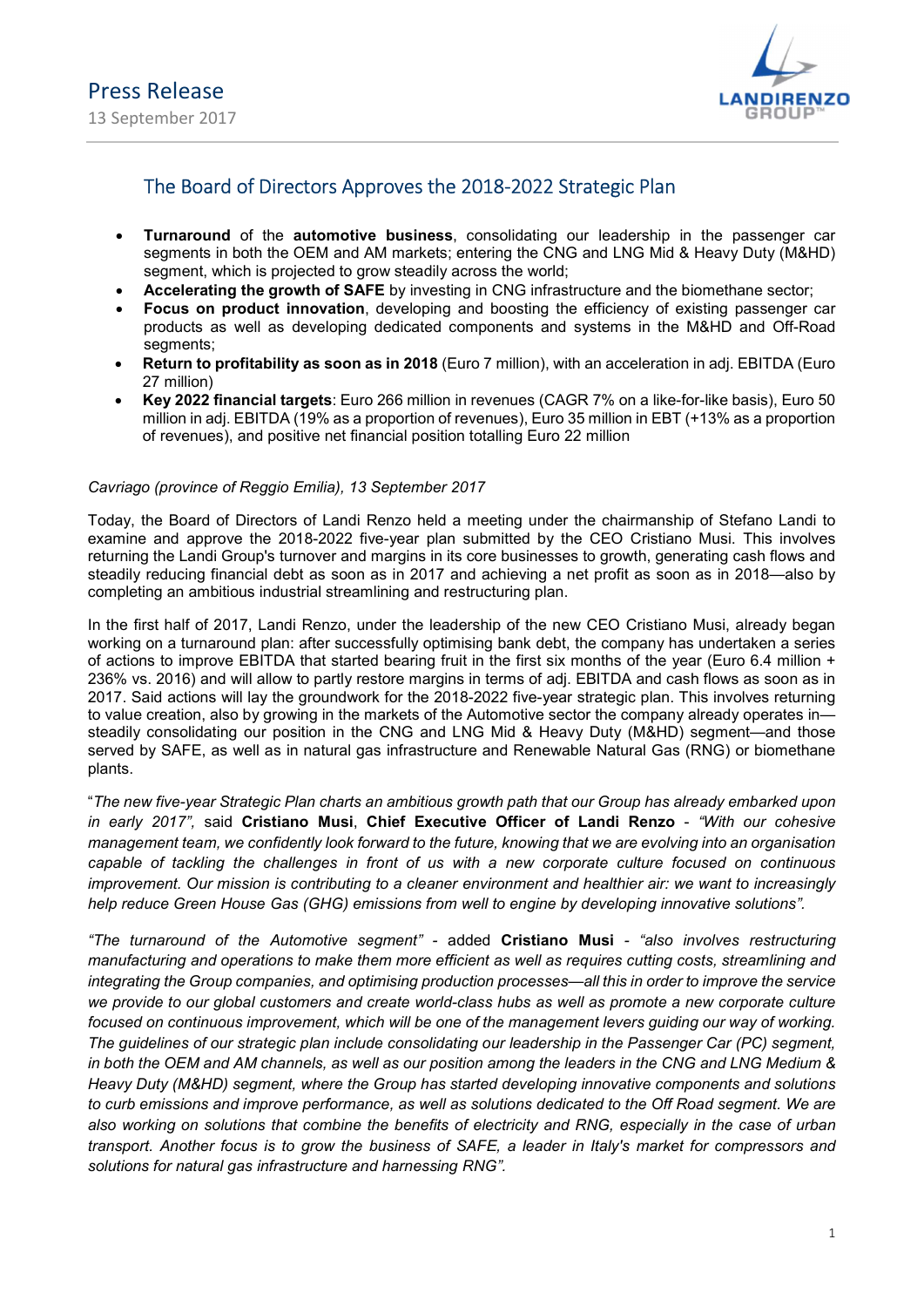Press Release

13 September 2017



In a market context that will be characterized, on the one hand, by the increasing necessity to significantly reduce polluting gas emissions, and on the other hand, by double-digit growth in the global circulation of vehicles (both PC and M&HD) driven by emerging economies, in addition to the growth of hybrid and electric solutions, methane (CNG, LNG and RNG) and LPG systems may, according to market sources, account for 4% to 5% of new global passenger car registrations.

Furthermore, significant investments are expected in the sector of CNG infrastructure and bio-methane production, which on a global level is likely to result in the production of approximately 8,000 new stations, in addition to investments for the production of RNG systems.

The Strategic Plan is based on three pillars:

- 1. Growth in the Automotive sector
- 2. Growth in the Infrastructure sector with the company SAFE
- 3. Efficiency and Innovation Process

#### 1. Growth in the Automotive sector

Over the next few years, there will major market opportunities in the OEM channel, representing a break from the past in the Mid & Heavy Duty segment.

The main lines of development defined in the Strategic Plan for the OEM channel are:

- CNG Passenger Car In this segment Landi Renzo will have good growth opportunities with existing markets/clients and for the development of new models, with European manufacturers in particular.
- LPG Passenger Car The Group will take advantage of the existing relationships with OEMs to continue covering the role of reference supplier for current and future models, with agreements already signed for the next three years.
- Mid & Heavy Duty Vehicles For the Landi Group, this is the business area with the highest growth potential over the next few years, with the Far East and North America at the centre of the increasing demand. In the medium term, the Landi Group has planned the launch of innovative products in the segment, using the discontinuity caused by the entry into force of EU6 legislation in 2019-2020 as an entry opportunity. Product portfolio innovation should be accelerated by leveraging targeted technical and commercial partnerships around the world, as is already being studied.

At a global level, the Strategic Plan provides for an average growth rate of 8% in the OEM channel, driven mainly by the Mid & Heavy Duty Vehicle segment.

The Aftermarket channel is expected to expand at an average rate of 3% per year; the fastest-growing areas are the Far East, with China representing a market entry point for the Group, Central-South Africa, and Central and South America.

Overall, in the Automotive sector the Landi Group forecasts annual average growth of 6% over the 2018-2022 period, reaching a turnover of approximately Euro 210 million.

According to the strategic guidelines of the plan, growth in the Automotive sector will involve the complete innovation of the product portfolio in the Mid & Heavy Duty segment and major developments in the CNG Passenger Car segment. The Strategic Plan envisages significant investments, especially in the first two years (approx. Euro 20 million).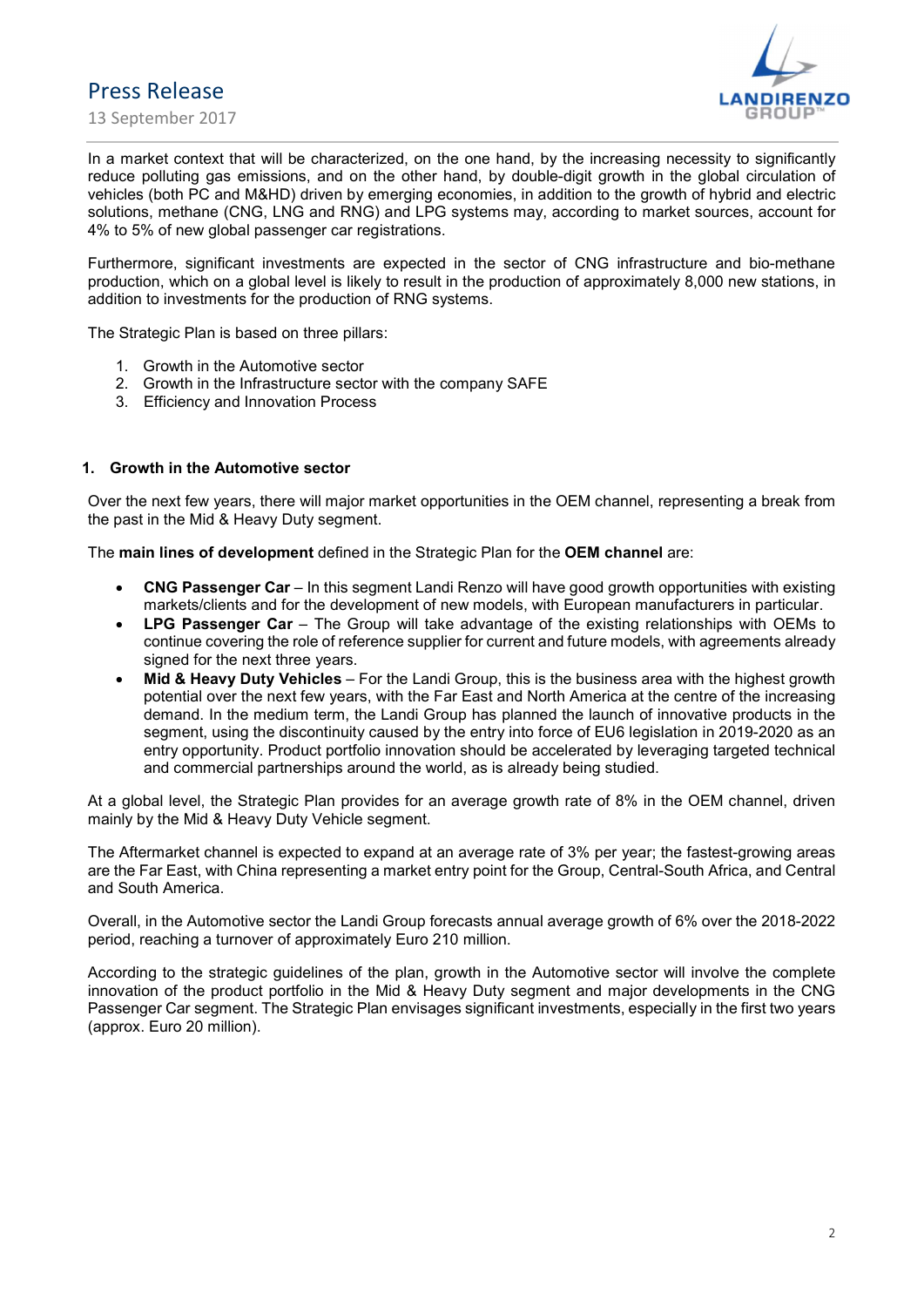Press Release

13 September 2017



## 2. Growth in the infrastructure sector through the company SAFE

With strong market placement, SAFE will benefit from the development of the business in coming years thanks to greater marketing proactivity and a growing demand to be targeted with an already well-structured product portfolio, for which extensive standardization activities have been initiated in terms of cost reduction.

SAFE's revenue is expected to grow by approximately 14% per year, going from an estimated Euro 27 million in 2017 to more than Euro 55 million in 2022. Growth will follow the following strategic guidelines:

- 1. CNG Compressors & Package: SAFE aims to become a leader in the sector with a 7% market share.
- 2. RNG Components Systems: in this area SAFE's strategy is to offer complete solutions with the help of possible partnerships and a change of strategy in terms of business development.
- 3. Gas Recovery: in this sector SAFE intends to operate tactically with targeted investments.

#### 3. Efficiency and R&D Processes Effectiveness Improvement

The "Excellence" Project started at the end of the last January aims at improving the Landi Group EBITDA, also to finance the development of new products both in the CNG Passenger Car and, specifically, in the Mid & Heavy Duty fields.

We have identified four areas for improvement that will yield benefits estimated to exceed Euro 13 million in 2018:

- 1. Sourcing Effectiveness Improvement relevant to the direct and indirect purchase of goods and services to decrease the purchase costs.
- 2. Production Efficiency Improvement both through the process optimization and through the production network rationalization:
	- As to the production process optimization: the first step introduced the centralization of responsibilities at Group level and initiatives of efficiency recovery were started throughout the production processes.
	- The rationalization of the production network is focused on the strategic lines leading to establish excellence production centers, exploiting some production facilities present in lowcost countries and the use of production sites close to the customers. Hence, Poland has been identified as the excellence center for the OEM products, and India and Iran for the Aftermarket - CNG products. The production site in Reggio Emilia is confirmed as the excellence center for core components of the whole product portfolio (such as: injectors, rails, ECU, etc.). Therefore, the production activities in Vicenza and the sites in Romania and Pakistan will be disused; the production sites in Argentina and the production joint venture in India will be analyzed for further actions.
	- As for the optimization of production processes, the first stage consisted in centralizing responsibilities at the Landi Group level and launching initiatives to boost efficiency across all production processes

## 3. R&D Improvement and Efficacy

 Introduction of a "stage & gate" process allowing to define and evaluate potential innovation projects as well as the evolution of the products according to their specific strategic value and economic return, targeting investments at best as early as 2017 and launching the study of the product portfolio evolution.

#### 4. Organizational Redesigning

- The Group reorganization was carried out through a deep and detailed analysis of the present business processes, of the systems adopted and of the organization way of operation with specific reference to the connections between the central and local units.
- The principles leading the new organization redesign aim at enhancing the efficacy and the operating efficiency by pursuing a modus operandi change passing through a more streamlined organization and more standardized processes while preserving the key core competencies that are essential to hit the Group strategic targets.